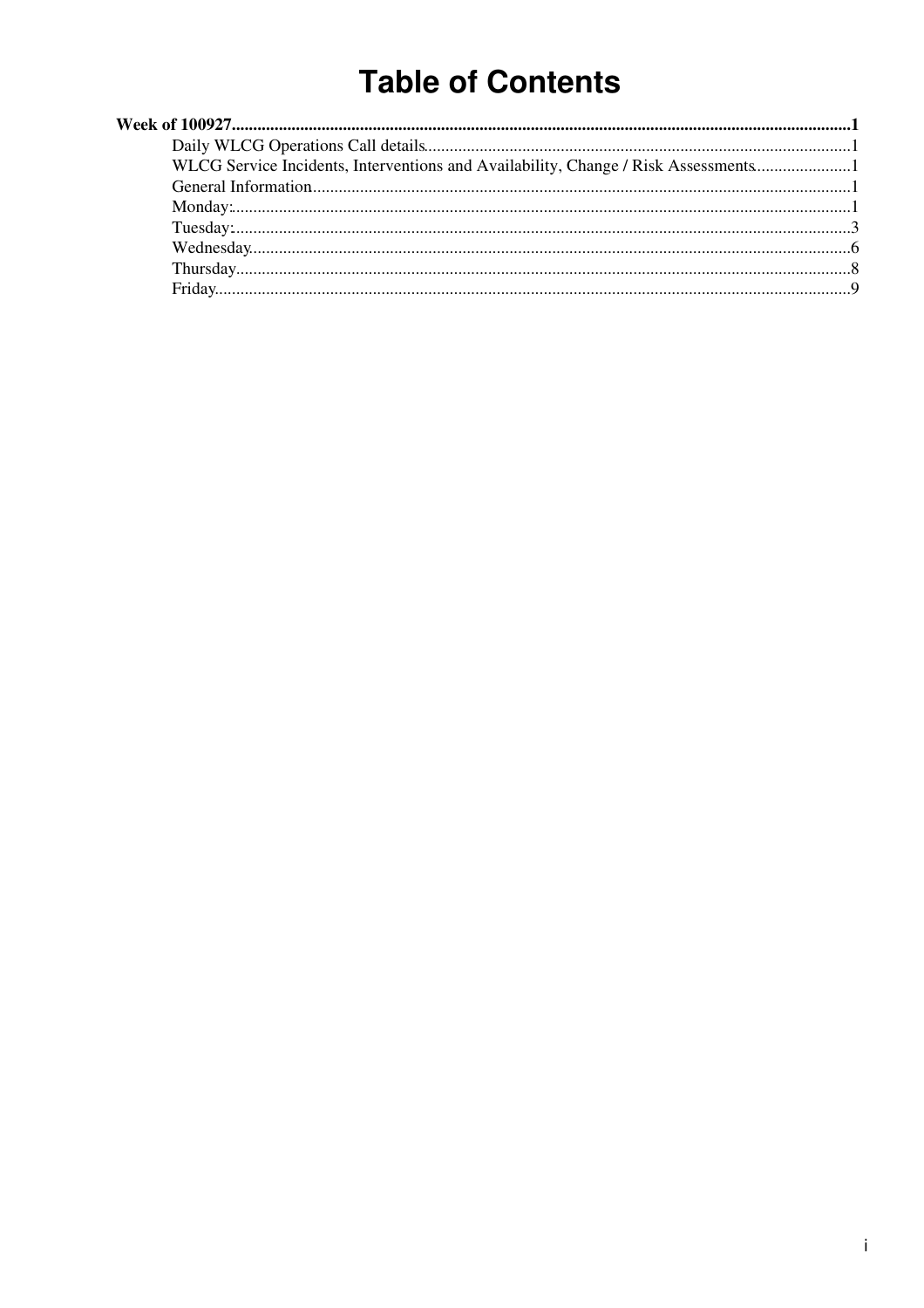# <span id="page-1-0"></span>**Week of 100927**

# <span id="page-1-1"></span>**Daily WLCG Operations Call details**

To join the call, at 15.00 CE(S)T Monday to Friday inclusive (in CERN 513 R-068) do one of the following:

- 1. Dial +41227676000 (Main) and enter access code 0119168, or
- 2. To have the system call you, click [here](https://audioconf.cern.ch/call/0119168) $\Phi$
- 3. The scod rota for the next few weeks is at [ScodRota](https://twiki.cern.ch/twiki/bin/view/LCG/ScodRota)

### <span id="page-1-2"></span>**WLCG Service Incidents, Interventions and Availability, Change / Risk Assessments**

| <b>VO Summaries of Site Usability</b> |       |     |       | <b>SIRs, Open Issues &amp; Broadcasts</b> | <b>Change</b><br>assessments |                             |             |
|---------------------------------------|-------|-----|-------|-------------------------------------------|------------------------------|-----------------------------|-------------|
| ALICE                                 | ATLAS | CMS | LHCb☞ | <b>WLCG</b> Service                       | <b>WLCG</b> Service          | <b>BroadcastCASTOR</b>      |             |
|                                       |       |     |       | <b>Incident Reports</b>                   | Open Issues                  | archive $\mathbb{Z}$ Change |             |
|                                       |       |     |       |                                           |                              |                             | Assessments |

### <span id="page-1-3"></span>**General Information**

|                      | <b>General Information</b> | <b>GGUS</b><br><b>Information</b> | <b>LHC</b> Machine<br><b>Information</b> |                 |                                |
|----------------------|----------------------------|-----------------------------------|------------------------------------------|-----------------|--------------------------------|
| <b>CERNIT</b>        | M/W                        | <b>WLCG</b>                       | <b>WLCG</b>                              | GgusInformation | Sharepoint site $\Phi$ -       |
| status               | PPSCoordinationWorkLog     | <b>Baseline</b>                   | Blogs                                    |                 | Cooldown Status <sup>®</sup> - |
| board $\blacksquare$ |                            | Versions                          |                                          |                 | News                           |

# <span id="page-1-4"></span>**Monday:**

Attendance: local(Miguel, Jamie, Maria, Stephane, Carlos, Lola, Ueda, Harry, Jacek, Alessandro, Julia, Nicolo, [MariaDZ](https://twiki.cern.ch/twiki/bin/edit/LCG/MariaDZ?topicparent=LCG.WLCGDailyMeetingsWeek100927;nowysiwyg=1), Massimo, Simone, Ricardo);remote(Jon, Ron, Michael, Rolf, Kyle, Xavier, Joel, Andrea V, G. Misurelli, Tiju, Farida).

- ATLAS [reports](https://twiki.cern.ch/twiki/bin/view/Atlas/ADCOperationsDailyReports)  •
	- Ongoing issues ♦
		- $\Diamond$  INFN-BNL network problem (slow transfers) [GGUS:61440](https://ggus.eu/ws/ticket_info.php?ticket=61440) $\degree$ .
		- $\Diamond$  BNL-NDGF network problem (timeouts/killed) [GGUS:62287](https://ggus.eu/ws/ticket_info.php?ticket=62287) $\mathbb{Z}$ .
	- Sept 27 (Sat, Sun, Mon) ♦
		- LHC/ATLAS activities ◊
			- ⋅ Physics runs (> 1 pb-1 collected in the last 24 hours)
			- ⋅ Main CPU activity for MC production (50 k jobs running over the week-end)
		- $\Diamond$  T $0$
- Data export were not triggered during 24 hours : [SantaClaus](https://twiki.cern.ch/twiki/bin/edit/LCG/SantaClaus?topicparent=LCG.WLCGDailyMeetingsWeek100927;nowysiwyg=1) (tool to make ⋅ subscriptions) no more working with python 2.3 (Problem to contact Oracle). Data export restarted on 25th afternoon.
- T1-T1 network issues ◊
	- ⋅ INFN-BNL network problem (slow transfers) [GGUS:61440](https://ggus.eu/ws/ticket_info.php?ticket=61440) .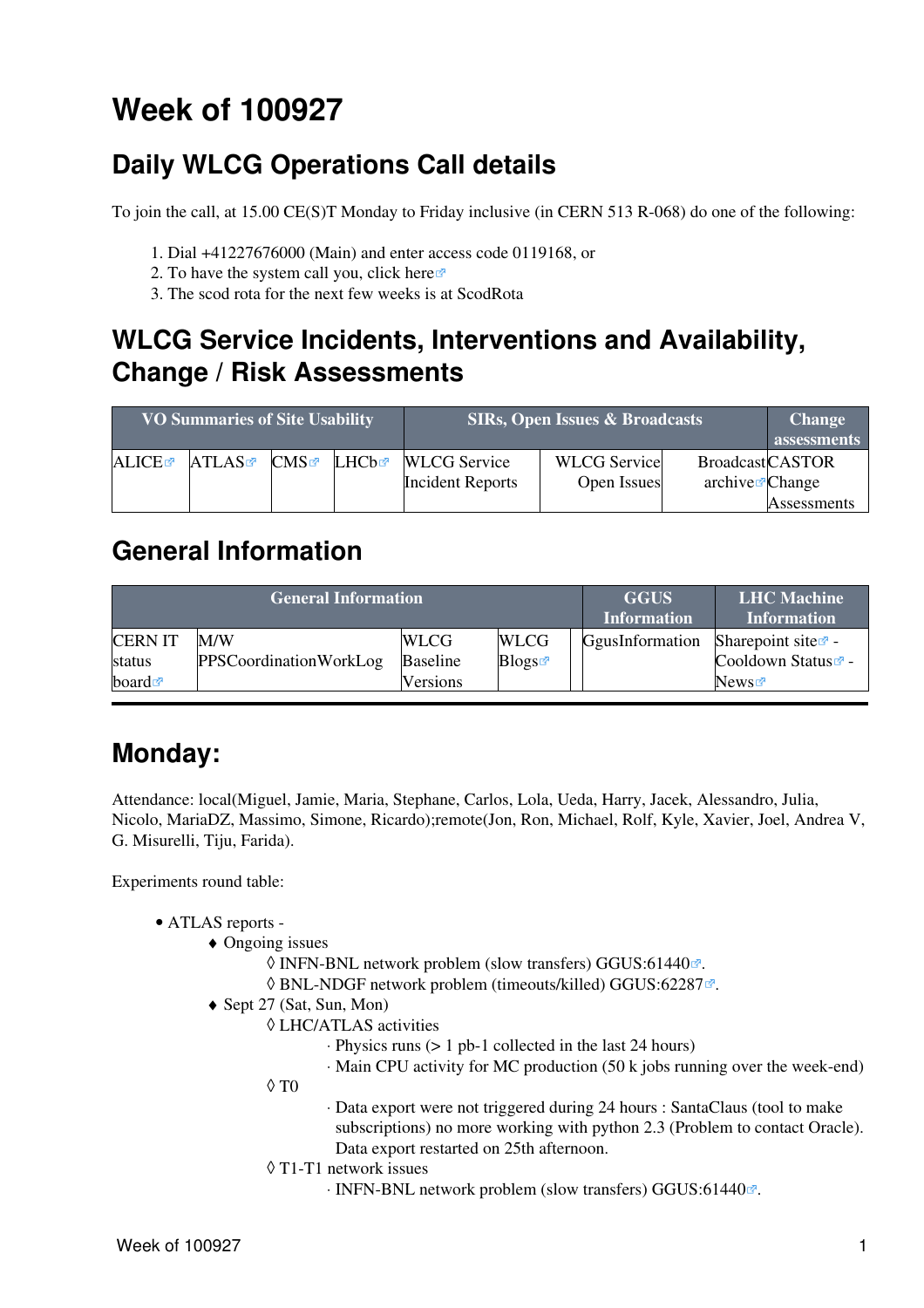⋅ BNL-NDGF network problem (timeouts/killed) [GGUS:62287](https://ggus.eu/ws/ticket_info.php?ticket=62287) .

T1s ◊

- ⋅ [IN2P3-](https://twiki.cern.ch/twiki/bin/view/LCG/IN2P3)CC Storage problem [GGUS:62394](https://ggus.eu/ws/ticket_info.php?ticket=62394) ® (Ticket issued at 7:00 amd/23rd). Errors evolved over time but some (recent or not) files are not accessible at all. Required manual operation from ATLAS to keep the MC production running (when data available in other sites) [ Noticed that have reconstruction jobs stuck in [IN2P3-](https://twiki.cern.ch/twiki/bin/view/LCG/IN2P3)CC for one week; security update then scheduled downtime. Some urgent files and no feedback since this morning on this subject ] { Will update ticket }
- [RAL](https://twiki.cern.ch/twiki/bin/view/LCG/RAL)-LCG2 : Disk server gdss405 (ATLASMCDISK) not accessible during ⋅ 12 hours. Server put back in read-mode for the moment. [RAL](https://twiki.cern.ch/twiki/bin/view/LCG/RAL) reported no data loss
- CMS [reports](https://twiki.cern.ch/twiki/bin/view/CMS/FacOps_WLCGdailyreports) -
	- Experiment activity ♦
		- ◊ Data taking
	- ◆ CERN
		- CMSCAF is missing disk pools, team ticket: ◊

https://gus.fzk.de/ws/ticket info.php?ticket=62421 $\mathbb{R}$ , should have been fixed on Monday, no update yet

- Tier1 issues ♦
	- ◊ various workflows from data rereco, MC redigi/rereco and full MC production FTS settings for CERN-FNAL in the CERN FTS: ◊
		- · GGUS:62401<sup>™</sup> submitted to get the defaults corrected, no update yet [ Use button "escalate" ]
- Tier2 Issues ♦
	- ◊ [T2\_FR\_CCIN2P3]: SAM errors although out of downtime:
	- <https://savannah.cern.ch/support/?116986>
	- ◊ [T2\_EE\_Estonia]: Various SAM test errors:
	- <https://savannah.cern.ch/support/index.php?116618><sup>,</sup> no update for days
- MC production ♦
	- Status of large 1200M production : 466M RAW events produced, available at T1s: ◊ 434M RAW events
- AOB ♦
- ◊ due to meetings, I (Oli) cannot be at the meeting today. Sorry.
- ◊ Next CRC from tomorrow: Jose
- CMS DB problems seen a couple of weeks ago an update will be deployed in ◊ production to reduce load from DBS application
- ALICE [reports](http://alien2.cern.ch/index.php?option=com_content&view=article&id=75&Itemid=129)<sup>®</sup> GENERAL INFORMATION: Two MC cycles in production during the weekend together with the usual reconstruction activities. T0-T1 raw data transfers have continued during the weekend (currently to [IN2P3-](https://twiki.cern.ch/twiki/bin/view/LCG/IN2P3)CC, FZK and CNAF). All T1 SE services are performing well ([MonALISA](https://twiki.cern.ch/twiki/bin/edit/LCG/MonALISA?topicparent=LCG.WLCGDailyMeetingsWeek100927;nowysiwyg=1) test results)
	- ◆ TO site
		- Production interrupted for several hours (from Saturday night until Sunday morning). ◊ The orogin of the problem was a bad versioning of the [PackMan](https://twiki.cern.ch/twiki/bin/edit/LCG/PackMan?topicparent=LCG.WLCGDailyMeetingsWeek100927;nowysiwyg=1) service running in the T0 voboxes. Problem solved on Sunday afternoon, few minutes later the number of agents were ramping up.
	- ◆ T1 sites
		- ◊ All T1 sites have been in production with no important issues to report.
	- ◆ T2 sites
		- ◊ Subatech: Scheduled downtime declared on Friday afternoon (14:00 to 16:00) used to test the new [CREAM](https://twiki.cern.ch/twiki/bin/view/LCG/CREAM)-CE module. The module behaved as expected and it will be put in production today in INFN-Torino.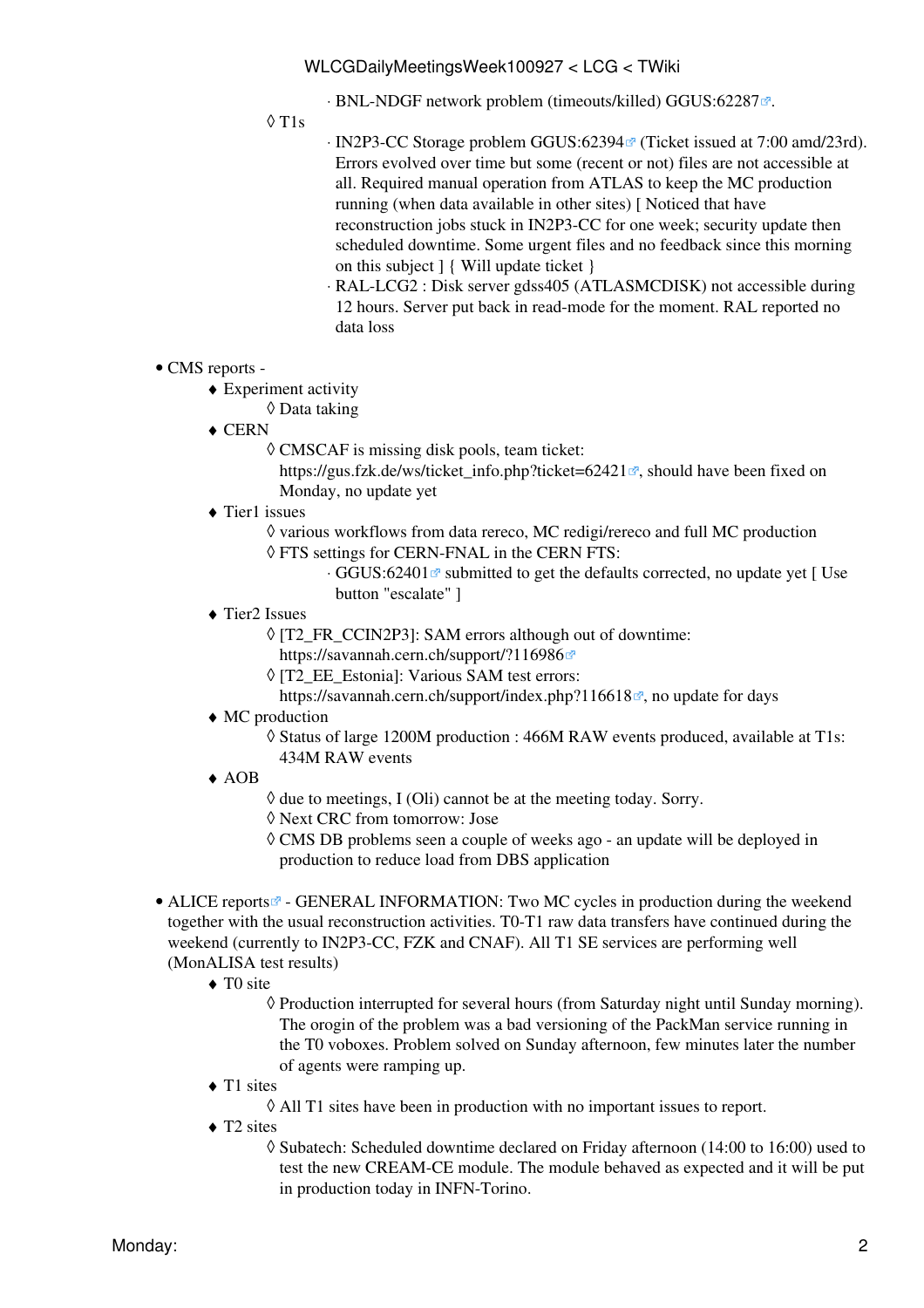- LHCb [reports](https://twiki.cern.ch/twiki/bin/view/LHCb/ProductionOperationsWLCGdailyReports)  Analysis, no particular issues
	- $\blacklozenge$  T<sub>0</sub>
		- ◊ none
	- ◆ T1 site issues:
		- ◊ [RAL](https://twiki.cern.ch/twiki/bin/view/LCG/RAL) ; downtime for CASTOR upgrade.
		- $\Diamond$  SARA : LHCBUser space full ([GGUS:62447](https://ggus.eu/ws/ticket_info.php?ticket=62447) $\degree$ )

Sites / Services round table:

- $\bullet$  FNAL ntr
- NL-T1 NIKHEF site rebooted WNs with new kernels this morning. We see that LHCb transfers to LHCB\_DST are failing due to lack of space. According to pledges 200TB which is there but full! Joel - will have a look.
- $\bullet$  BNL ntr
- [IN2P3](https://twiki.cern.ch/twiki/bin/view/LCG/IN2P3)  short update on ticket two of our servers for dCache could not be updated correctly. The system has to be reinstalled. Servers are those responsible for stuck files - you will have access to those files when servers are back. No schedule for now...
- KIT on Sautrday around 11:00 had to restart dCache servers for CMS memory consumption up to 16GB. So many requests - came to internal timeouts. On-call service triggered and restarted dCache. Have updated LFC for ATLAS to SL5. Next for LHCb - transparent to clients.
- NDGF CERN Copenhagen link down for 20h over w/e fibre now fixed but GEANT took traffic.
- INFN ntr
- [RAL](https://twiki.cern.ch/twiki/bin/view/LCG/RAL)  upgrade progressing as scheduled
- ASGC last Friday we had unexpected power cut. Due to that most of services down. Now back • since Friday night. Unfortunately 3 disk servers still failing. Trying to recover. Some ATLAS production jobs failed due to Python error. New pilotfactory does not check python path. Fixed manually in script. Watching... LFC problem - LFC DB was shutdown around 07:45 Taiwan time. Old cron job running - fixed. Cleaned up old cron jobs. Jacek - also a problem with ATLAS DB at ASGC - since Friday replication does not work. Felix Lee says some issue with "lost rights".
- OSG ntr
- Network regarding BNL-NDGF problem suspect s/w bug in routers. Still discussing with manufacturer. Will create update in a couple of weeks which will fix problem. NDGF prefix that may have other connectivity issues is 109.105.124.0/22. Any Tier1 with network related problems from/to tha tprefix should contact us in order to verify whether we have the same issue as with BNL and [RAL](https://twiki.cern.ch/twiki/bin/view/LCG/RAL)

#### AOB:

About GGUS escalation button - only for submitter. Only for submitter of team ticket. Will submit • Savannah bug!

### <span id="page-3-0"></span>**Tuesday:**

Attendance: local(Stephane, [MariaDZ,](https://twiki.cern.ch/twiki/bin/edit/LCG/MariaDZ?topicparent=LCG.WLCGDailyMeetingsWeek100927;nowysiwyg=1) Luca, Simone, Andrea, Jamie, Maria, Maarten, Alessandro, Harry, Lola, Zsolt, Ricardo);remote(Rolf, NDGF, Ronald, Gonzalo, Oliver, Gareth, Xavier, G. Misuelli, Jon, Michael).

- ATLAS [reports](https://twiki.cern.ch/twiki/bin/view/Atlas/ADCOperationsDailyReports)  •
	- Ongoing issues ♦
		- ◊ INFN-BNL network problem (slow transfers) [GGUS:61440](https://ggus.eu/ws/ticket_info.php?ticket=61440) .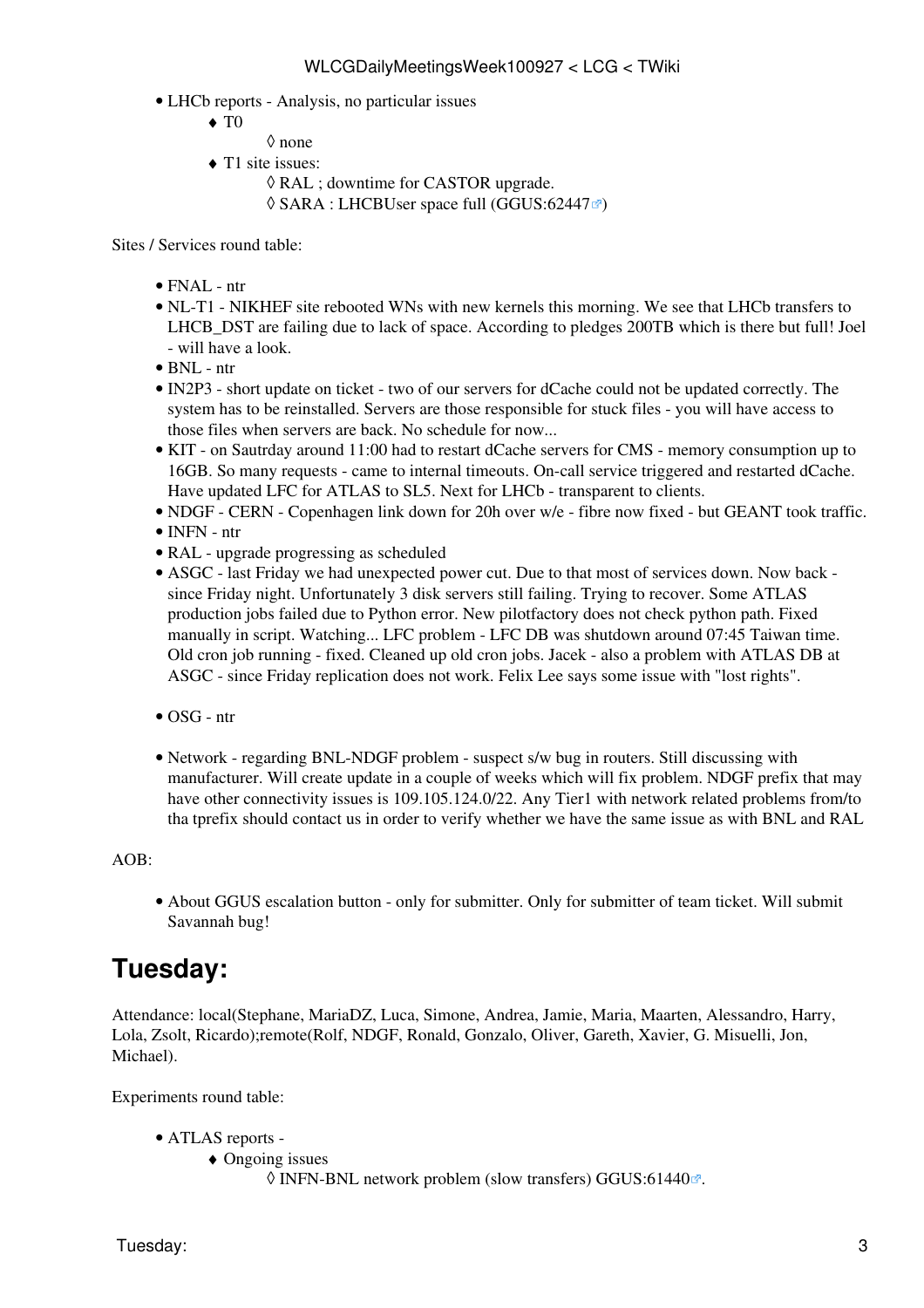- ◊ BNL-NDGF network problem (timeouts/killed) [GGUS:62287](https://ggus.eu/ws/ticket_info.php?ticket=62287) ø (Test to be setup to validate the solution)
- ◆ Sept 28 (Tue)
	- LHC/ATLAS activities ◊
		- ⋅ Physics runs -> Data export to T1s
		- ⋅ Main CPU activity for MC production
	- $\Diamond$  T $0$
- ⋅ ALARM [GGUS:62467](https://ggus.eu/ws/ticket_info.php?ticket=62467) ª : [LSF](https://twiki.cern.ch/twiki/bin/view/LCG/LSF) response time was slow (reached 1 minute to issue bsub) between 13:30 and 16:00. Solution : Kill a 'home made job-robot' coming from a production manager of another experiment
- T1-T1 network issue ◊
	- · INFN-BNL network problem (slow transfers) GGUS:61440<sup>a</sup> : Update yesterday afternoon from Italy [ Giuseppe - investigation not trivial, 4 network teams trying to solve, our experts, GARR, BNL etc. Since we have been told to update the ticket on a daily basis think not important... Propose once every week. Jamie - please update every day even if no news! ]
- $\lozenge$  T1 :
- [IN2P3-](https://twiki.cern.ch/twiki/bin/view/LCG/IN2P3)CC : GGUS 62389 : [IN2P3](https://twiki.cern.ch/twiki/bin/view/LCG/IN2P3) reports that ⋅
	- 2 problematic disk servers are up
	- files are being migrated to 2 other disk servers
	- as soon as files are replicated, problematic disk servers will be reinstalled.

It should be transparent but situation should be considered AT RISK. ATLAS still observes problem.. ATLAS prepares to submit some of the urgent tasks to other clouds

- ⋅ [RAL](https://twiki.cern.ch/twiki/bin/view/LCG/RAL) : [GGUS:62486](https://ggus.eu/ws/ticket_info.php?ticket=62486) ø (Solved) : Files not accessible : Now solved with explanation from [RAL](https://twiki.cern.ch/twiki/bin/view/LCG/RAL) (FTS feature)
- [RAL](https://twiki.cern.ch/twiki/bin/view/LCG/RAL) : Elog:17566 Test glite3.2/64 bit FTS server: Few transfers successfull. ⋅ Tests will continue over many days
- CMS [reports](https://twiki.cern.ch/twiki/bin/view/CMS/FacOps_WLCGdailyreports) -
	- Experiment activity ♦
	- ◊ Data taking
	- $\triangle$  CERN
	- Tier1 issues ♦
	- ◊ various workflows from data rereco, MC redigi/rereco and full MC production FTS settings for CERN-FNAL in the CERN FTS: ♦
		- ◊ GGUS ticket 62401 submitted to get the defaults corrected, no update yet
	- T1\_UK\_RAL: SAM "mc" and "user" tests fail: ♦

<https://savannah.cern.ch/support/index.php?117041>

◊ transfers to FNAL put a big load on the disk servers, admins investigating

- Tier2 Issues ♦
	- [T2\_FR\_CCIN2P3]: SAM errors although out of downtime: ◊
		- <https://savannah.cern.ch/support/?116986><sup> $\alpha$ </sup>, no reply since 24. Sept., problem seems to be solved but ticket not closed
	- ◊ [T2\_EE\_Estonia]: Various SAM test errors:

<https://savannah.cern.ch/support/index.php?116618><sup> $\alpha$ </sup>, no update since 22. Sept., no communication with site admins

- MC production ♦
	- ◊ ongoing
- AOB ♦
	- ◊ Next CRC from tomorrow: Jose

• ALICE [reports](http://alien2.cern.ch/index.php?option=com_content&view=article&id=75&Itemid=129) <sup>-</sup> Production status: Continuing the MC production together with the usual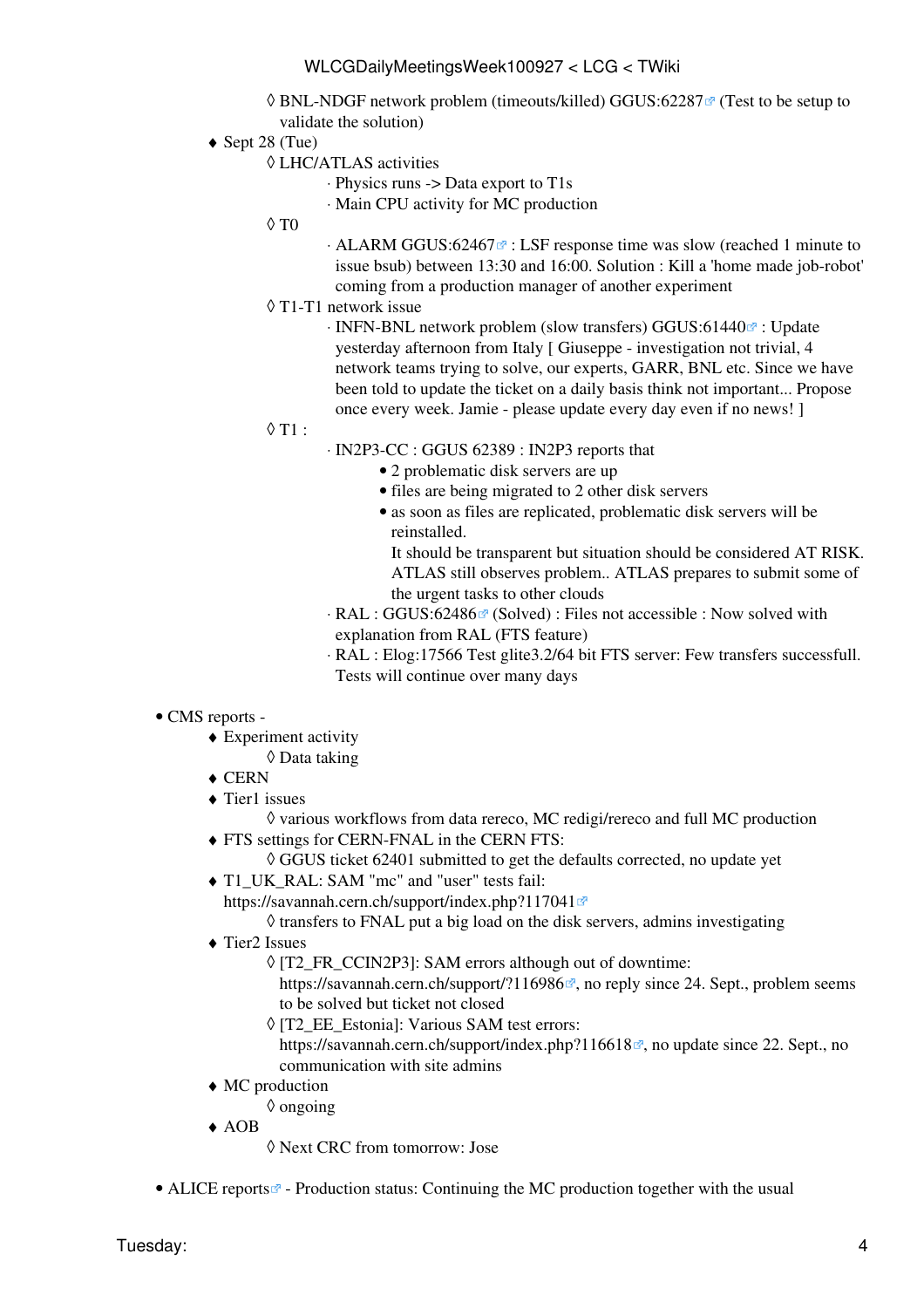reconstruction activities. T0-T1 raw data transfers have continued during the weekend (currently to [IN2P3-](https://twiki.cern.ch/twiki/bin/view/LCG/IN2P3)CC, FZK and CNAF). All T1 SE services are performing well [\(MonALISA](https://twiki.cern.ch/twiki/bin/edit/LCG/MonALISA?topicparent=LCG.WLCGDailyMeetingsWeek100927;nowysiwyg=1) test results).

- ◆ TO site
	- ◊ No issues to report
- T1 sites \*NDGF SE: showing xrdcp errors this morning. Checking the issue with the Alice ♦ experts
- ◆ T2 sites
	- $\Diamond$  Continuing the setup work with new sites (LLNL)
- LHCb [reports](https://twiki.cern.ch/twiki/bin/view/LHCb/ProductionOperationsWLCGdailyReports)  Analysis, no particular issues
	- $\blacklozenge$  T<sub>0</sub>
		- ◊ none
	- ◆ T1 site issues:
		- ◊ [RAL](https://twiki.cern.ch/twiki/bin/view/LCG/RAL) ; downtime for CASTOR upgrade.
		- $\Diamond$  SARA : LHCBUser space full ([GGUS:62447](https://ggus.eu/ws/ticket_info.php?ticket=62447) $\degree$ )
		- ◊ PIC: PIC FTS credentials problem [GGUS:62490](https://ggus.eu/ws/ticket_info.php?ticket=62490)

#### Sites / Services round table:

- PIC in last couple of weeks SAM tests for LHCb SRM show failures no space left on device. Any comment from site? Gonzalo - was issue with test itself. One of LHCb managed tokens "USER" managed by VO - test was marking site as unavailable - we interacted with Roberto who is developer of test who changed code of test so if VO managed tokens are full not marked as unavailable.
- [IN2P3](https://twiki.cern.ch/twiki/bin/view/LCG/IN2P3)  ntr but comment: there was just some seconds ago a small discussion about tickets in Savannah/GGUS - nobody here follows up on Savannah. If there is any problem with site here then local CMS support will know about it. On other hand if problem comes via GGUS then much better.
- NDGF ntr except Estonians pretty slow at processing GGUS tickets.
- NL-T1 next week on Monday maintenance on network as as result MSS unavailable for a couple of hours
- [RAL](https://twiki.cern.ch/twiki/bin/view/LCG/RAL)  ATLAS question in report on file transfer; not alot to add over ticket. One problematic disk server put back in r/o mode. Problems getting files over it - needs further investigation. CASTOR LHCb upgrade - going fine, open for LHCb testing now. Question: LHC schedules and technical stops. Where? Simone - concerning files not available. Why is this an FTS issue? A: don't understand either. Due to disk server in CASTOR draining state. This triggers disk to disk copy and then data served off another disk. Simone - CASTOR reports file unavailable then FTS can do nought. Brian issue is that FTS does correctly determine file not accessible. FTS job then exits. In older version as used stager get this triggered disk to disk copy. New FTS does not initiate this - this means subsequent transfers which used to succeed now come to same state. Looking into it...
- KIT ntr
- CNAF ntr except issue before
- FNAL ntr
- BNL ntr
- OSG ntr
- ASGC In yesterday meeting I reported a problem with 3 disk server which was a misunderstanding on my side, sorry about that. All disk servers are working very well, it was actually an issue with the 3D project as mentioned by Jacek.
- CERN Grid
	- [LSF](https://twiki.cern.ch/twiki/bin/view/LCG/LSF) problem new version of job management being tested by non-LHC VO. Was querying ♦ [LSF](https://twiki.cern.ch/twiki/bin/view/LCG/LSF) heavily and caused problem.
	- For AFS UI there is the new link, i.e **new\_3.1** is updated from **3.2.6** to \*3.2.8\*- please test ♦ and report back.
	- ♦ [CREAM](https://twiki.cern.ch/twiki/bin/view/LCG/CREAM) CEs gridftp only using one port due to syntax error fixed and deployed. (Bug in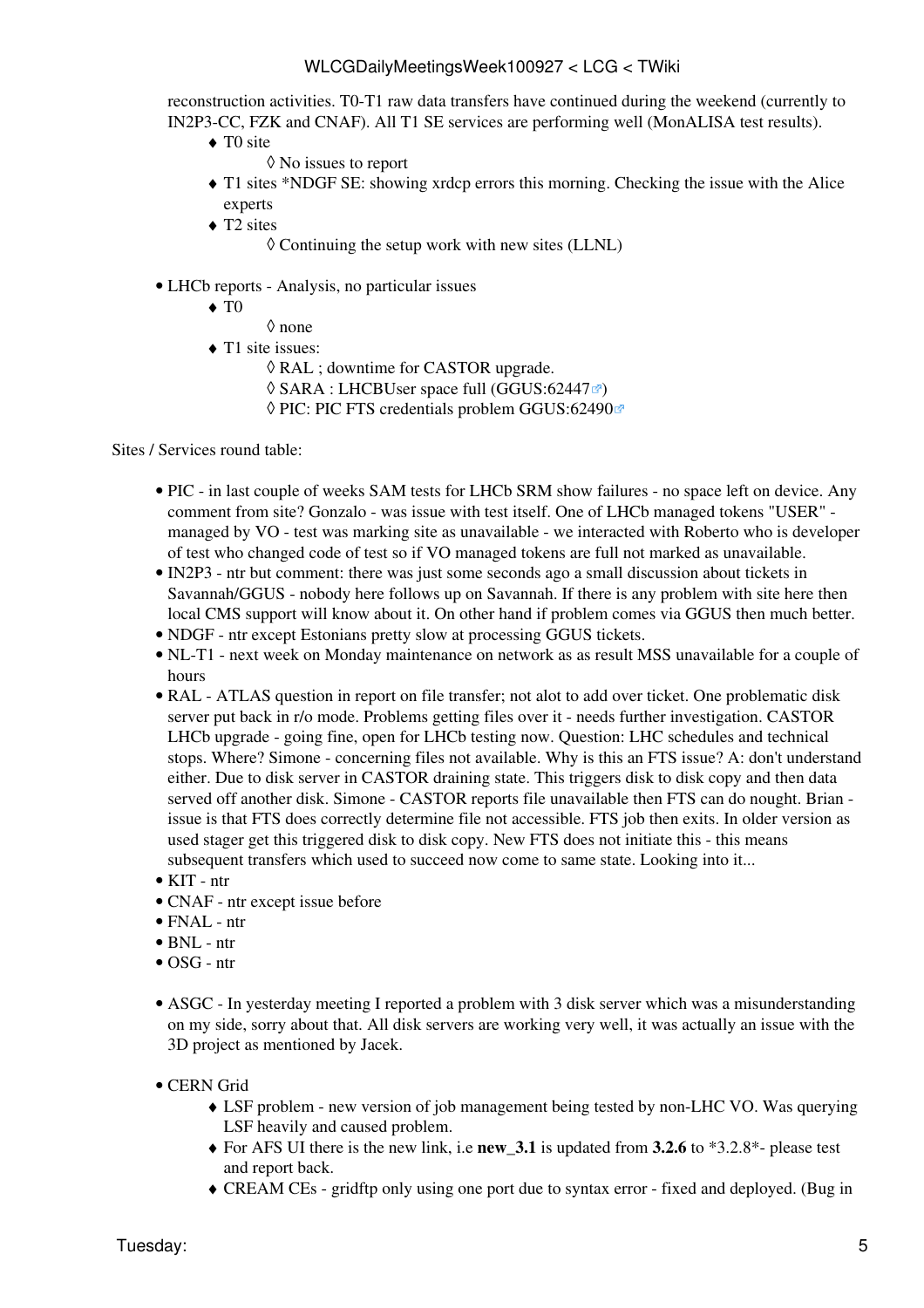YAIM) Ale - did monitoring work or did you need ALARM ticket from ATLAS? A: helped got beep in monitoring about time it happened - when we got ticket we really looked. Need to monitor better.

• CERN DB - update - ASGC DB still down - received report on grid-service(s)-databases - restoring on new DB up in a few days.

AOB: ([MariaDZ\)](https://twiki.cern.ch/twiki/bin/edit/LCG/MariaDZ?topicparent=LCG.WLCGDailyMeetingsWeek100927;nowysiwyg=1) On yesterday's AOB progress on allowing TEAMers to escalate GGUS tickets can be followed in<https://savannah.cern.ch/support/?117033>

LHC Schedule available at

[https://espace.cern.ch/be-dep/BEDepartmentalDocuments/BE/2010-injector-schedule\\_v1.8.pdf](https://espace.cern.ch/be-dep/BEDepartmentalDocuments/BE/2010-injector-schedule_v1.8.pdf)

## <span id="page-6-0"></span>**Wednesday**

Attendance: local(Harry(chair), Andrea, Stefan, Alessandro, Zoltan, Ricardo, Patricia, Jose, Simone);remote(Onno(NL-T1), Guissepi(CNAF), Xavier(KIT), Catalin(FNAL), Joel(LHCb), Michael(BNL), Kyle(OSG),Tiju([RAL\)](https://twiki.cern.ch/twiki/bin/view/LCG/RAL), Gang(ASGC), Rolf([IN2P3\)](https://twiki.cern.ch/twiki/bin/view/LCG/IN2P3), Gonzalo(PIC)).

- ATLAS [reports](https://twiki.cern.ch/twiki/bin/view/Atlas/ADCOperationsDailyReports) -
- LHC/ATLAS activities
	- ♦ No data collected
	- ♦ Main CPU activity for MC production
- $\bullet$  T<sub>0</sub>
- ♦ T1-T1 network issue: No recent update in the last 24 hours.
- $\bullet$  T1 :
- ♦ [IN2P3-](https://twiki.cern.ch/twiki/bin/view/LCG/IN2P3)CC : GGUS 62389 : Solved : All problematic tasks are finished successfully.
- [IN2P3-](https://twiki.cern.ch/twiki/bin/view/LCG/IN2P3)CC : GGUS 62500 : Transfers [IN2P3](https://twiki.cern.ch/twiki/bin/view/LCG/IN2P3)-CC -> T2s have significant error rate (about ♦ 10%). [IN2P3](https://twiki.cern.ch/twiki/bin/view/LCG/IN2P3)-CC just check that it was not a FTS error
- [RAL](https://twiki.cern.ch/twiki/bin/view/LCG/RAL) : Elog:17602 Test glite3.2/64 bit FTS server: Extended to more UK sites to trigger more ♦ activity
- CMS [reports](https://twiki.cern.ch/twiki/bin/view/CMS/FacOps_WLCGdailyreports) -
- Experiment activity
	- ◆ Data taking
- Tier1 issues
	- ♦ various workflows from data rereco, MC redigi/rereco and full MC production
	- FTS settings for CERN-FNAL in the CERN FTS: ♦
		- GGUS ticket 62401 submitted to get the defaults corrected, no update yet (has been ◊ assigned at CERN).
	- T1\_UK\_RAL: SAM "mc" and "user" tests fail: ♦
		- <https://savannah.cern.ch/support/index.php?117041>
			- ◊ transfers to FNAL put a big load on the disk servers => export capacity reduced: number of files/streams in the FTS [RAL-](https://twiki.cern.ch/twiki/bin/view/LCG/RAL)FNAL channel; concurrent stagein's in [PhEDEx](https://twiki.cern.ch/twiki/bin/view/LCG/PhEDEx) stager agent reduced.
	- Failing export transfers from [IN2P3](https://twiki.cern.ch/twiki/bin/view/LCG/IN2P3): GGUS ticket 62551. Problem has gone but no ticket ♦ update yet.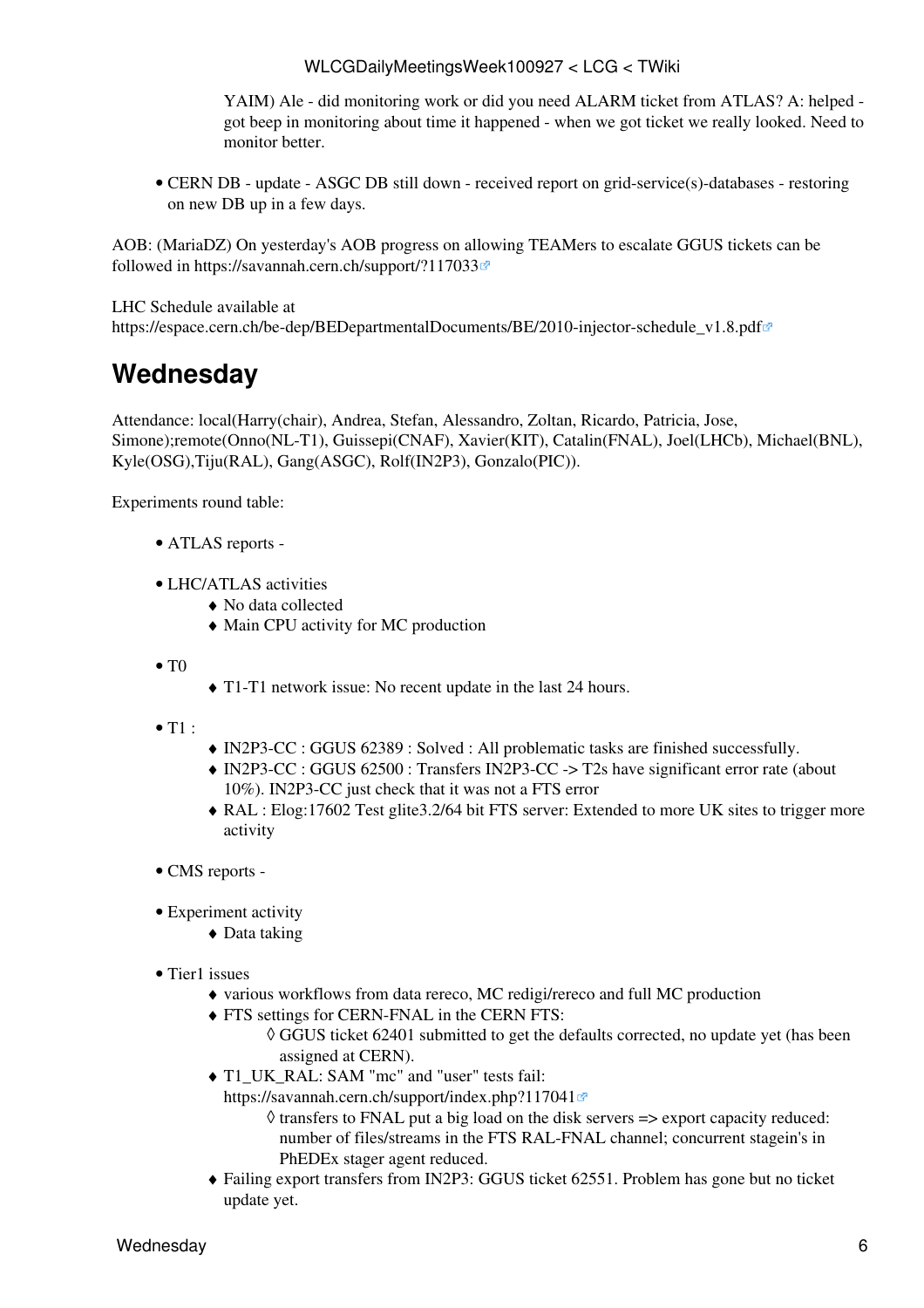- MC production: ongoing
- $\bullet$  AOB
	- ♦ CRC this week: Jose Hernandez
- ALICE [reports](http://alien2.cern.ch/index.php?option=com_content&view=article&id=75&Itemid=129) $\vec{r}$  -
- GENERAL INFORMATION: Pass1 reconstruction activities ongoing. Total number of running jobs decreasing at the moment (no new MC cycles for the moment). No issues reported by [MonALISA](https://twiki.cern.ch/twiki/bin/edit/LCG/MonALISA?topicparent=LCG.WLCGDailyMeetingsWeek100927;nowysiwyg=1) for the local T1 SEs systems.
- TO site: No issues to report
- T1 sites:
	- [IN2P3-](https://twiki.cern.ch/twiki/bin/view/LCG/IN2P3)CC: AFS sw area full. Many obsolete packages still placed in that area. For the ♦ moment, the cleanup procedure can partially remove part of these files. Rolf asked if site can help but responsibility is with ALICE.
	- CNAF: GGUS: 62576. Wrong information provided by the local [CREAM](https://twiki.cern.ch/twiki/bin/view/LCG/CREAM) resource BDII (the ♦ number of total CPUs published by the BDIIs is zero). Ticket has just been closed.
- T2 sites: Usual operations at these sites, no remarkable issues to report
- LHCb [reports](https://twiki.cern.ch/twiki/bin/view/LHCb/ProductionOperationsWLCGdailyReports) -
- Experiment activities: . Analysis, no particular issues
- T0: no issues
- T1 site issues:
	- [RAL](https://twiki.cern.ch/twiki/bin/view/LCG/RAL) ; downtime for CASTOR upgrade finished and re-opened at lunchtime. FTS problem ♦ since - being looked at.
	- ♦ PIC: Transfers problem at PIC now ok to be checked with LHCb data manager.

Sites / Services round table:

- [RAL](https://twiki.cern.ch/twiki/bin/view/LCG/RAL): Will be rebooting disk servers for a new kernel tomorrow so have declared an outage of srmatlas.
- PIC: Have closed the LHCb ggus ticket of yesterday. Joel requested to get copies of the FTS log from PIC - requested by LHCb data manager for use by [RAL.](https://twiki.cern.ch/twiki/bin/view/LCG/RAL)
- OSG: Have submitted ggus ticket 62543 addressing bdii caching issues at bnl. Ticket is advancing well.
- CERN CASTOR: An LHCb user disk in the Tier0 pool has a hardware failure. They are attempting to recover data from it and will inform LHCb of any lost files.
- CERN Streams: The ASGC database is still down.

AOB: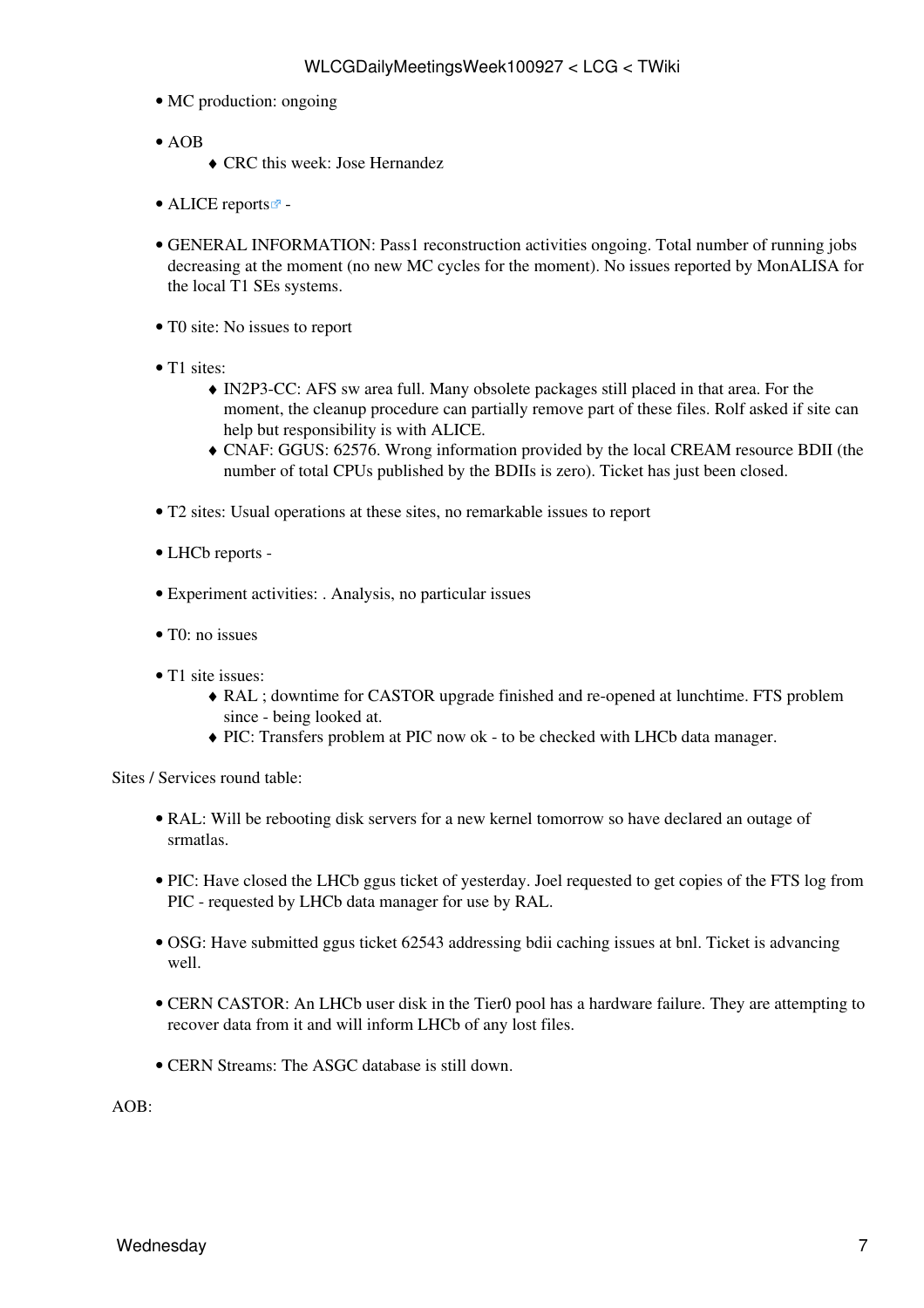## <span id="page-8-0"></span>**Thursday**

Attendance: local(Eddie, Jacek, [MariaDZ,](https://twiki.cern.ch/twiki/bin/edit/LCG/MariaDZ?topicparent=LCG.WLCGDailyMeetingsWeek100927;nowysiwyg=1) Maarten, Jamie, Maria, Alessandro, Jan, Stephane, Flavia, Ricardo, Zsolt);remote(ROlf, Gareth, Rob, NDGF, Xavier, Jon, Michael, G. Misurelli, Jose, Ronalf, Gang).

Experiments round table:

#### ATLAS [reports](https://twiki.cern.ch/twiki/bin/view/Atlas/ADCOperationsDailyReports) - •

- Ongoing issues ♦
	- ◊ CNAF-BNL network problem (slow transfers) [GGUS:61440](https://ggus.eu/ws/ticket_info.php?ticket=61440) .
	- ◊ BNL-NDGF network problem (timeouts/killed) [GGUS:62287](https://ggus.eu/ws/ticket_info.php?ticket=62287) ø (Tests will be done in the coming days)
	- ◆ Sept 30 (Thu)
		- LHC/ATLAS activities ◊
			- ⋅ Data collected
				- ⋅ Main CPU activity for MC production
	- $\blacklozenge$  T<sub>0</sub>

 $\Diamond$  GGUS:62607 $\vec{r}$ : Unaccessible RAW file at CERN

- T1-T1 network issue ♦
	- CNAF-BNL : Info from CNAF : Detailed E-Mail written yesterday to Geant NOC, ◊ ES-Net, and all the involved people about the asymmetry but no answer 'till now
- $\blacklozenge$  T1 :
- © [IN2P3-](https://twiki.cern.ch/twiki/bin/view/LCG/IN2P3)CC : [GGUS:62500](https://ggus.eu/ws/ticket_info.php?ticket=62500) <sup>a</sup> : Transfers [IN2P3](https://twiki.cern.ch/twiki/bin/view/LCG/IN2P3)-CC -> T2s failing. Same behaviour for transfers [IN2P3](https://twiki.cern.ch/twiki/bin/view/LCG/IN2P3)-CC -> FZK (added in GGUS ticket). No feedback from [IN2P3](https://twiki.cern.ch/twiki/bin/view/LCG/IN2P3)-CC since last tuesday evening
- 0 [RAL](https://twiki.cern.ch/twiki/bin/view/LCG/RAL) : [GGUS:62623](https://ggus.eu/ws/ticket_info.php?ticket=62623)₫: Test glite3.2/64 bit FTS server: Fails for some UK T2 -> RAL transfers. Error message reports 'cannot access srm in T2 site' but SAM reports OK. Switching back to old FTS solved the issue. Tests are stopped in agreement with [RAL](https://twiki.cern.ch/twiki/bin/view/LCG/RAL)
- $\Diamond$  BNL : [GGUS:62613/GGUS:62594](https://ggus.eu/ws/ticket_info.php?ticket=62613/GGUS:62594) $\degree$ : Short glitches in BNL affecting SE (Solved)

#### • CMS [reports](https://twiki.cern.ch/twiki/bin/view/CMS/FacOps_WLCGdailyreports) -

- Experiment activity ♦
	- ◊ Data taking
- $\triangle$  CERN
- Tier1 issues ♦

◊ various workflows from data rereco, MC redigi/rereco and full MC production ◊ Smooth sailing

- ♦ Tier2 Issues
- MC production ♦
	- ◊ ongoing
- ♦ AOB
- ALICE [reports](http://alien2.cern.ch/index.php?option=com_content&view=article&id=75&Itemid=129)<sup>®</sup> GENERAL INFORMATION: Pass1 reconstruction activities ongoing.
	- $\triangle$  T0 site ntr
	- ◆ T1 sites

© CNAF: [GGUS:62576](https://ggus.eu/ws/ticket_info.php?ticket=62576) <sup>®</sup>. batch system information provider plugin was running with the wrong execution environment. SOLVED

- ♦ T2 sites ntr
- LHCb [reports](https://twiki.cern.ch/twiki/bin/view/LHCb/ProductionOperationsWLCGdailyReports)  Analysis, no particular issues
	- $\blacklozenge$  T<sub>0</sub>
- ◊ none
- ◆ T1 site issues: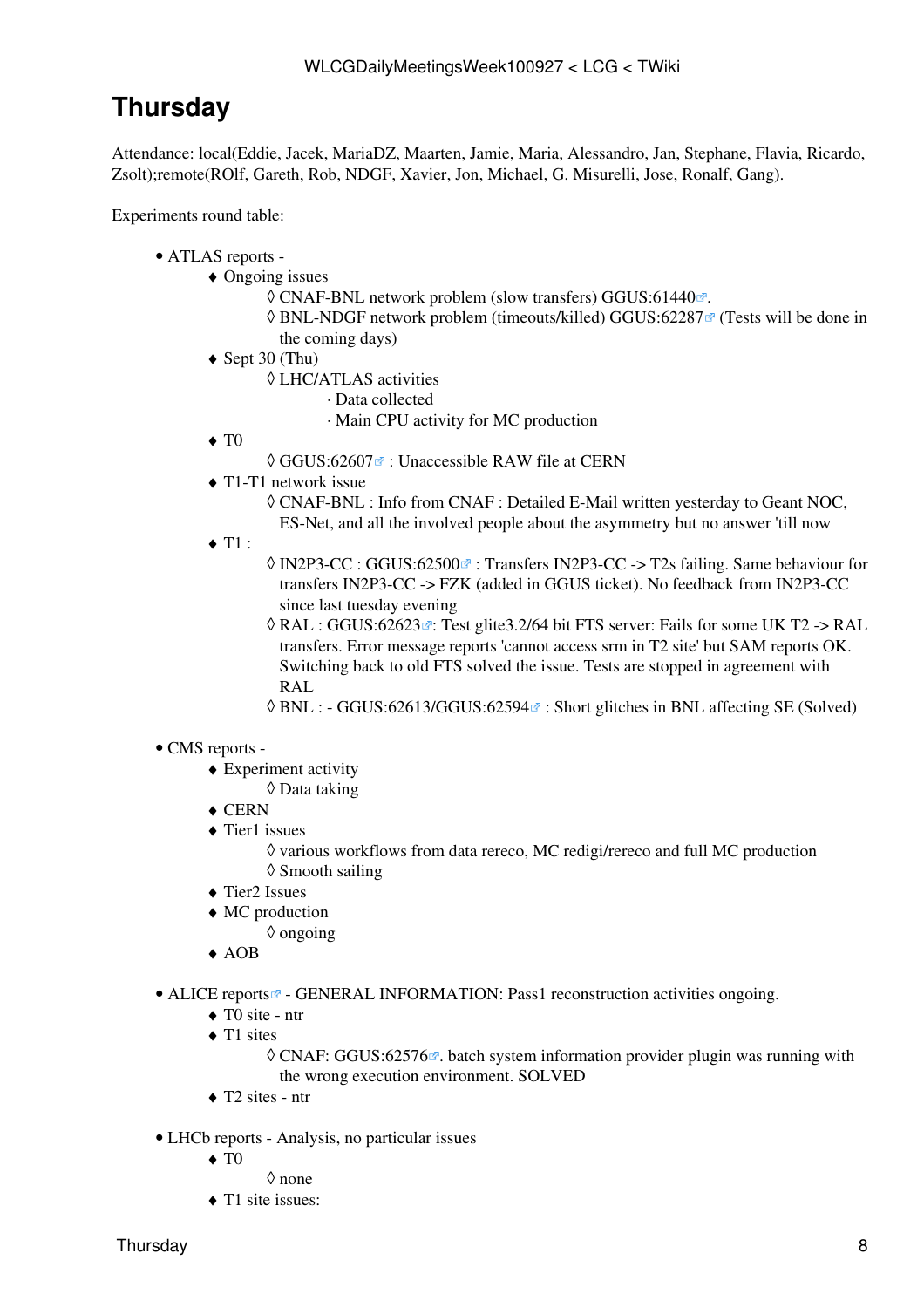[RAL](https://twiki.cern.ch/twiki/bin/view/LCG/RAL) : FTS transfers out of [RAL](https://twiki.cern.ch/twiki/bin/view/LCG/RAL) are failing. checksum errors (checksum disabled for ◊ the time being)

Sites / Services round table:

- NDGF have some failing SRM tests due to some kind of certificate error. Some compute nodes in Finland down to o/s problems. Don't know how long that will be - perhaps until next week. [MariaDZ](https://twiki.cern.ch/twiki/bin/edit/LCG/MariaDZ?topicparent=LCG.WLCGDailyMeetingsWeek100927;nowysiwyg=1) - had this question to you on how to handle alarms. No reply.
- FNAL ntr
- BNL comments to issues reported by ATLAS: SRM failed yesterday afternoon we observed SRM still to some extent functional but cancelled requests at a high rate. Restart ok. pnfs server: further investigation in last ocuple of days revealed we have exhausted h/w capabilities of server. ns operations have dramatically increased over last couple of days - probably hitting bandwidth limit - in process of preparing replacement. Depending on activity may hit problem again and have to restart pnfs server whenever. Short spike of transfer errors. Monitoring and alarm works well - in both cases solved before GGUS ticket.
- CNAF haven't checked if BNL answered but for us important to have feedback on tests we required. Otherwise difficult to give daily updates to ticket.
- [RAL](https://twiki.cern.ch/twiki/bin/view/LCG/RAL) reported diskserver problem to ATLAS first thing this morning. Doing checksumming tests put back in draining state and watch than back in production. LHCb: CASTOR upgrade for LHCb instance yesterday - this issue being investigated. Nothing to add on ATLAS FTS testing. AT RISK over w/e - power outage in one of buildings on site which houses networking equipment. Alternative power but just in case. R-GMA registry unavailable over w/e.
- NL-T1 at NIKHEF have deployed VM limit > 4GB will be killed by batch system.
- [IN2P3](https://twiki.cern.ch/twiki/bin/view/LCG/IN2P3)  ticket mentioned in ATLAS report behind scenes some work ongoing. Reason of problem not yet known - looks like a network problem. This affects traffic between T1 and FR T2s since last maintenance update last week. The people from dCache tried the current version of dCache and that before last maintenance. Both showed very low performance for these sites - Stephane same impression. Looks like certain type of data possibly in some pools?
- ASGC ntr
- KIT downtime in GOCDB one week from now, large part of ATLAS disk down for firmware upgrade. Down for 7 hours
- OSG GGUS ticket transfer tests and some alarms opened against BNL and FNAL. All transfers went fine but SMS messages not delivered to Michael Ernst. [MariaDZ](https://twiki.cern.ch/twiki/bin/edit/LCG/MariaDZ?topicparent=LCG.WLCGDailyMeetingsWeek100927;nowysiwyg=1) - if you need GGUS to investigate anything please let us know.
- Dashboards ATLAS DDM dashboard down for schduled downtime at 14:00 back in 50'
- DB started upgrading selected experiment DBs to 10.2.0.5. Today CMS Online integration and next week some more.
- Storage ATLAS problem file probably lost, h/w errors. Have 2nd copy of file. Another ticket on production & analysis jobs failing due to timeout. Appears to be overload and would like to discuss what to do.

AOB: ([MariaDZ\)](https://twiki.cern.ch/twiki/bin/edit/LCG/MariaDZ?topicparent=LCG.WLCGDailyMeetingsWeek100927;nowysiwyg=1) The [Did you know ...?](https://gus.fzk.de/pages/didyouknow.php) Ink on GGUS pages' left (or top) banner changed content yesterday with the release like every month. This time it reminds you of the easy way to 'migrate' an email thread into a GGUS ticket and the advantages of doing this.

Maria - discrepancy on site availability plots and what discussed in daily meeting. Would like to • tackle this a bit better: e.g. checking VO site availability at daily meeting.

### <span id="page-9-0"></span>**Friday**

Attendance: local(Eddie, Lola, Pszmek, Alessandro, Maarten, Simone, Ueda, Jamie, Maria, Farida, Stephane, Jan, Ricardo, Jean-Philippe, Zsolt);remote(Michael, Jon, Xavier, Vera, Joel, Rolf, Gonzalo, Onno, Rob).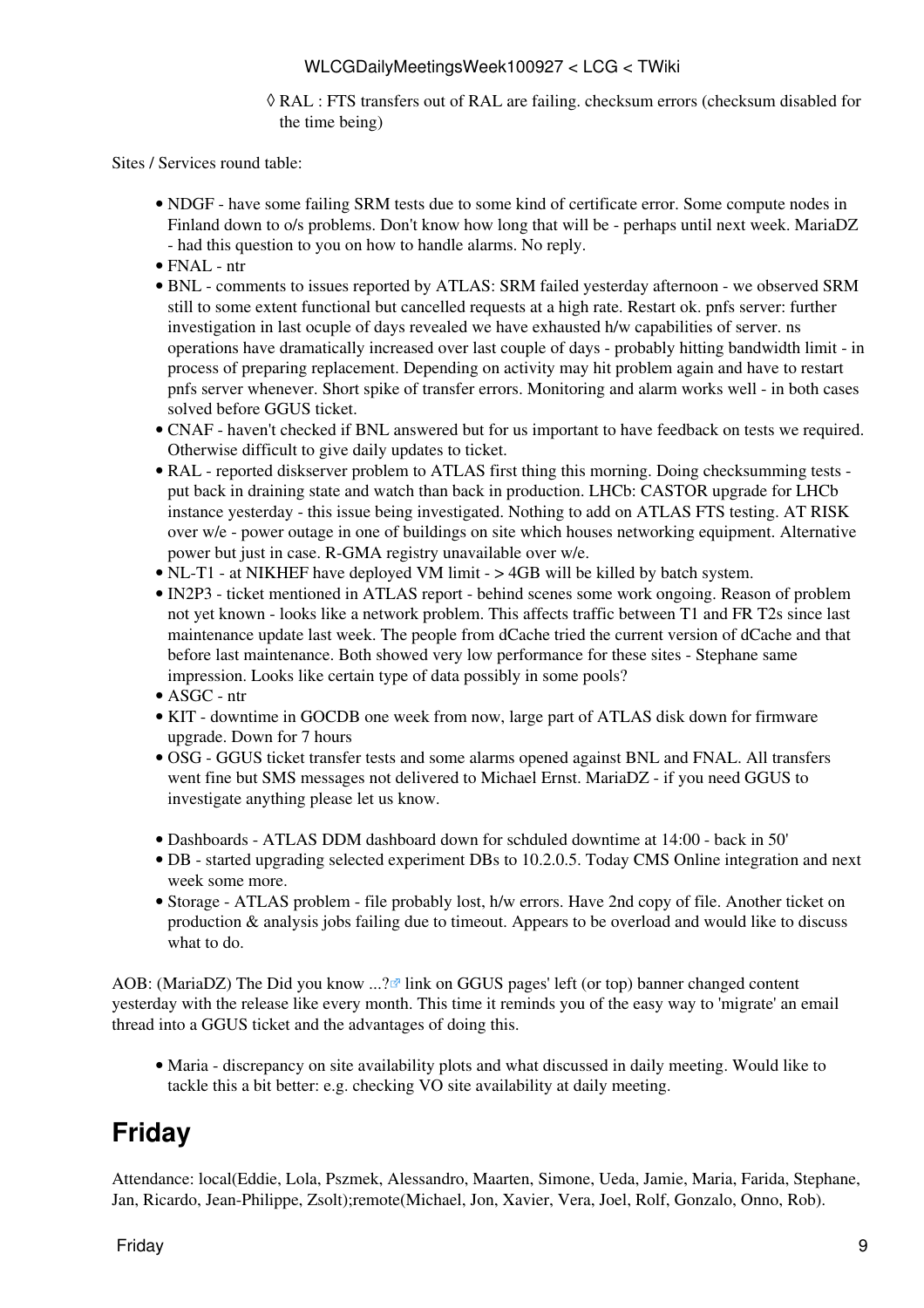- ATLAS [reports](https://twiki.cern.ch/twiki/bin/view/Atlas/ADCOperationsDailyReports)  •
	- Ongoing issues ♦
		- $\Diamond$  CNAF-BNL network problem (slow transfers) [GGUS:61440](https://ggus.eu/ws/ticket_info.php?ticket=61440) $\degree$ .
		- ◊ BNL-NDGF network problem (timeouts/killed) [GGUS:62287](https://ggus.eu/ws/ticket_info.php?ticket=62287) ø (Tests will be done in the coming days)
	- ◆ Oct 1 (Fri)
		- LHC/ATLAS activities ◊
			- ⋅ No data collected
			- ⋅ Main CPU activity for MC production
		- $\Diamond$  T $0$
- ⋅ GGUS ALARM [GGUS:62662](https://ggus.eu/ws/ticket_info.php?ticket=62662) : afs26 slow response
- · GGUS ALARM [GGUS:62568](https://ggus.eu/ws/ticket_info.php?ticket=62568)<sup>a</sup> : Test of alarm (29th September). Ticket not closed
- ⋅ [GGUS:62591](https://ggus.eu/ws/ticket_info.php?ticket=62591) ® : Access to some files too intensive (DBRelease). Replication of hot files (no HOTDISK at CERN) will be discussed with CERN
- · [GGUS:62607](https://ggus.eu/ws/ticket_info.php?ticket=62607) <sup>∞</sup> :File missing in T0 (I/O errors with a disk server). File was recovered from ATLAS DAQ.
- T1-T1 network issue ◊
	- CNAF-BNL : Info from CNAF : Update from M. Ernst/ESNET : Tests done ⋅ on US side.
- $\lozenge$  T1 :
- · [IN2P3-](https://twiki.cern.ch/twiki/bin/view/LCG/IN2P3)CC : GGUS:62500☞ : [IN2P3](https://twiki.cern.ch/twiki/bin/view/LCG/IN2P3) -> FZK transfers (+ IN2P3-CC -> FR T2s) are penalised. Backlog of ESD from recent data transfer exists now [ Rolf- still under investigation but not yet understood ]
- ⋅ [IN2P3-](https://twiki.cern.ch/twiki/bin/view/LCG/IN2P3)CC : GGUS:62660<sup>a</sup> : Unaccessible files in [IN2P3](https://twiki.cern.ch/twiki/bin/view/LCG/IN2P3)-CC [ Also being looked at 1
- · TAIWAN-LCG2 : [GGUS:62663](https://ggus.eu/ws/ticket_info.php?ticket=62663) <sup>a</sup> : SRM/lsf issues in TAIWAN-LCG2 -> FTS transfer fail. Problem should be fixed
- · [RAL](https://twiki.cern.ch/twiki/bin/view/LCG/RAL) : [GGUS:62623](https://ggus.eu/ws/ticket_info.php?ticket=62623) ☞: Test glite3.2/64 bit FTS server: Problem not reproduced by Matt. Need deeper tests with ATLAS
- SAM tests: PIC and TAIWAN issues are coherent with ATLAS tools ◊
	- ⋅ PIC : Temporary glitch
	- ⋅ TAIWAN : see GGUS ticket
- CMS [reports](https://twiki.cern.ch/twiki/bin/view/CMS/FacOps_WLCGdailyreports) -
	- Experiment activity ♦
		- ◊ Data taking
	- CERN ♦
		- Computing shifter got an alarm because SLS shows that the CVS Service for LCG is ◊ not available:<http://sls.cern.ch/sls/service.php?id=LCGCVS>**.** We opened a ticket (CT715077 to clarify if it is a real problem or a monitoring glitch.
	- Tier1 issues ♦
		- ◊ various workflows from data rereco, MC redigi/rereco and full MC production ◊ No issues
	- Tier2 Issues ♦
		- MC production ◊
			- ⋅ ongoing
	- ♦ AOB
- ALICE [reports](http://alien2.cern.ch/index.php?option=com_content&view=article&id=75&Itemid=129) $\mathcal{P}$  GENERAL INFORMATION: Pass1 reconstruction activities ongoing.
- LHCb [reports](https://twiki.cern.ch/twiki/bin/view/LHCb/ProductionOperationsWLCGdailyReports)  Analysis, no particular issues